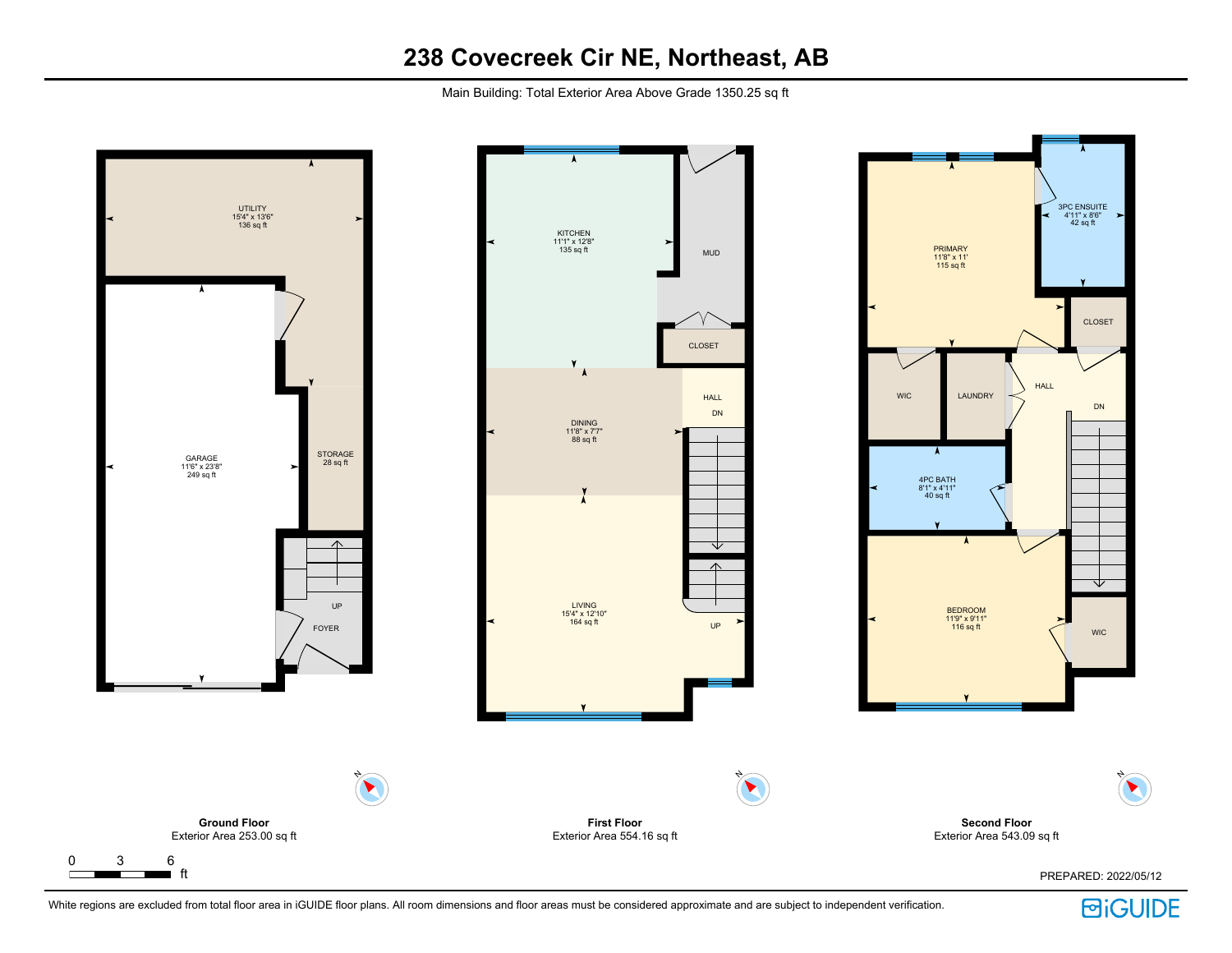**Ground Floor** Exterior Area 253.00 sq ft Interior Area 201.08 sq ft Excluded Area 268.79 sq ft





White regions are excluded from total floor area in iGUIDE floor plans. All room dimensions and floor areas must be considered approximate and are subject to independent verification.

 $\blacksquare$  ft  $\blacksquare$  ft  $\blacksquare$ 

0 3 6

**回iGUIDE**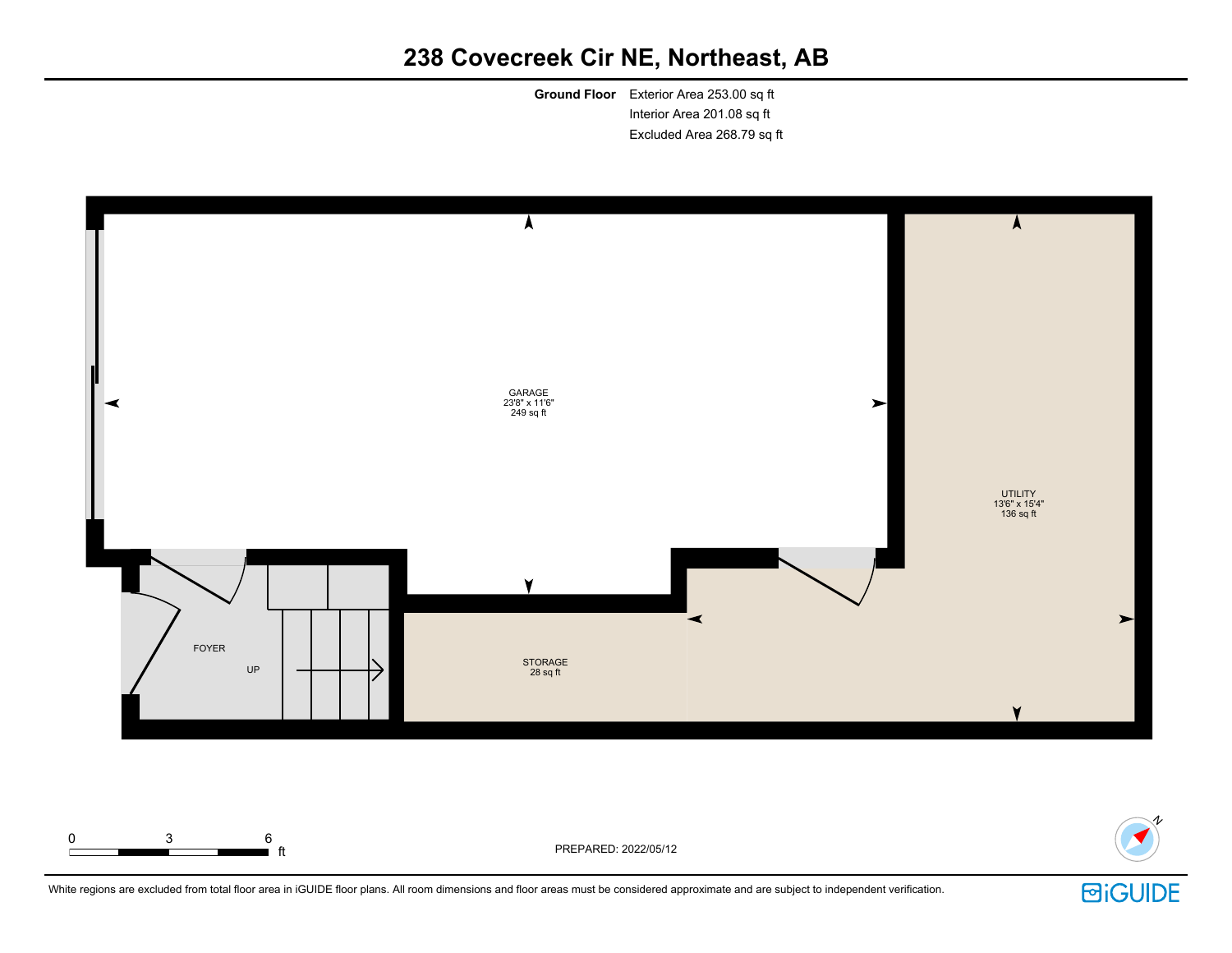**First Floor** Exterior Area 554.16 sq ft Interior Area 500.54 sq ft





White regions are excluded from total floor area in iGUIDE floor plans. All room dimensions and floor areas must be considered approximate and are subject to independent verification.

ft PREPARED: 2022/05/12

0 3 6

**回iGUIDE**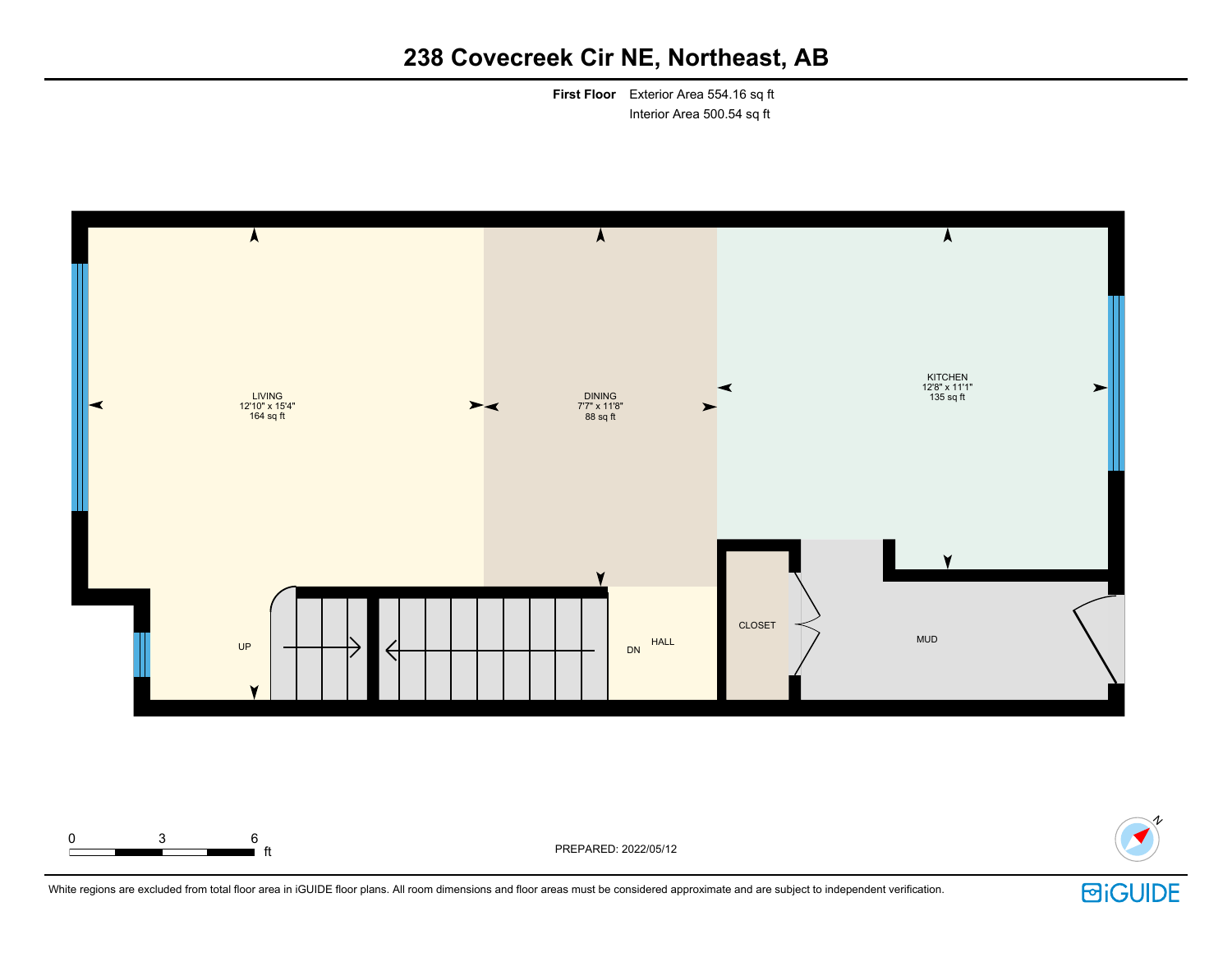**Second Floor** Exterior Area 543.09 sq ft Interior Area 489.42 sq ft





White regions are excluded from total floor area in iGUIDE floor plans. All room dimensions and floor areas must be considered approximate and are subject to independent verification.

 $\blacksquare$  ft  $\blacksquare$  ft  $\blacksquare$ 

0 3 6

**回iGUIDE**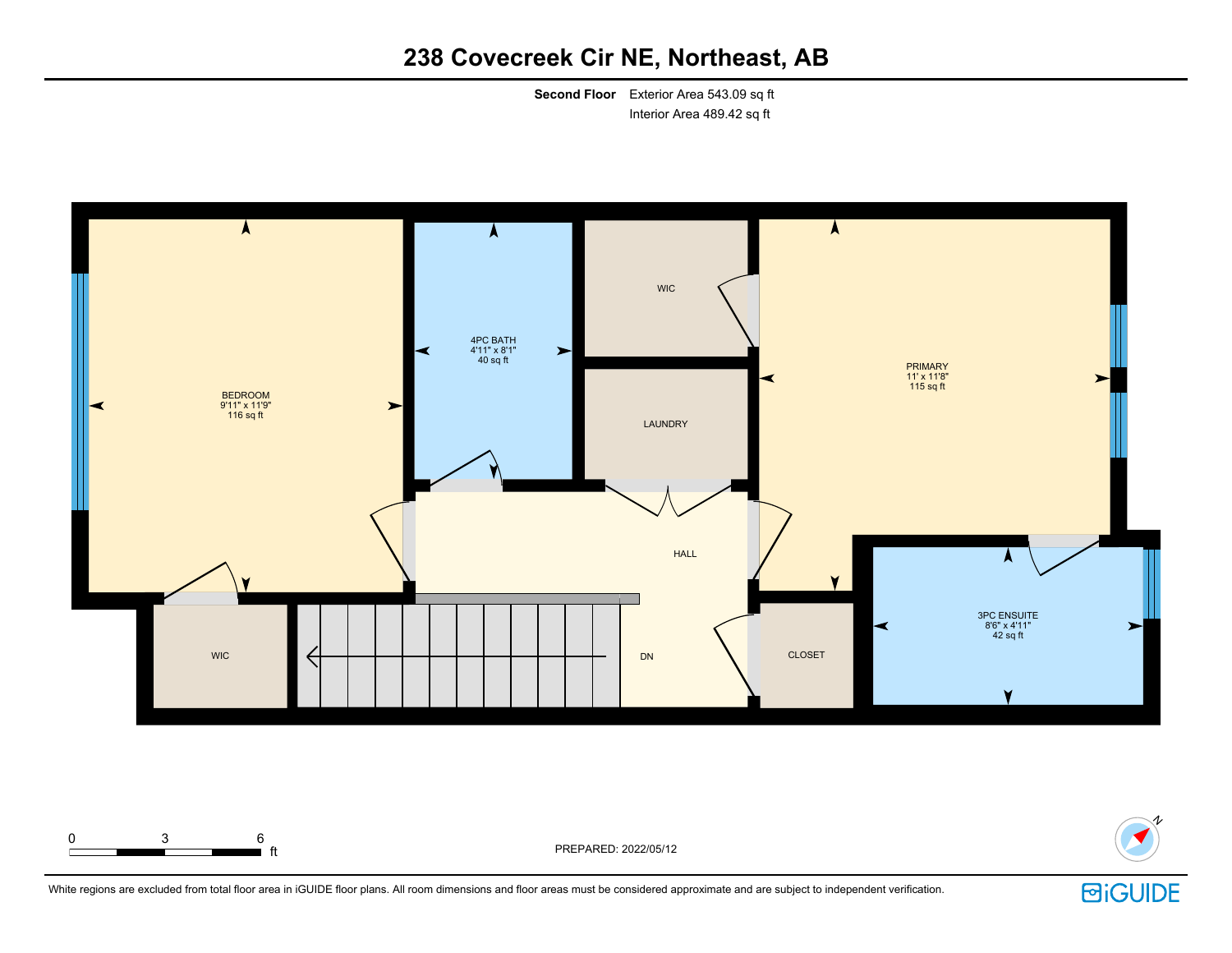## **Property Details**

#### **Room Measurements**

Only major rooms are listed. Some listed rooms may be excluded from total interior floor area (e.g. garage). Room dimensions are largest length and width; parts of room may be smaller. Room area is not always equal to product of length and width.

### **Main Building**

GROUND FLOOR Garage: 11'6" x 23'8" | 249 sq ft Storage: 28 sq ft Utility: 15'4" x 13'6" | 136 sq ft

### FIRST FLOOR

Dining: 11'8" x 7'7" | 88 sq ft Kitchen: 11'1" x 12'8" | 135 sq ft Living: 15'4" x 12'10" | 164 sq ft

### SECOND FLOOR

3pc Ensuite: 4'11" x 8'6" | 42 sq ft 4pc Bath: 8'1" x 4'11" | 40 sq ft Bedroom: 11'9" x 9'11" | 116 sq ft Primary: 11'8" x 11' | 115 sq ft

#### **Floor Area Information**

Floor areas include footprint area of interior walls. All displayed floor areas are rounded to two decimal places. Total area is computed before rounding and may not equal to sum of displayed floor areas.

### **Main Building**

GROUND FLOOR Interior Area: 201.08 sq ft Excluded Area: 268.79 sq ft Perimeter Wall Thickness: 6.5 in Exterior Area: 253.00 sq ft

### FIRST FLOOR

Interior Area: 500.54 sq ft Perimeter Wall Thickness: 6.5 in Exterior Area: 554.16 sq ft

#### SECOND FLOOR

Interior Area: 489.42 sq ft Perimeter Wall Thickness: 6.5 in Exterior Area: 543.09 sq ft

### **Total Above Grade Floor Area, Main Building**

Interior Area: 1191.04 sq ft Excluded Area: 268.79 sq ft Exterior Area: 1350.25 sq ft

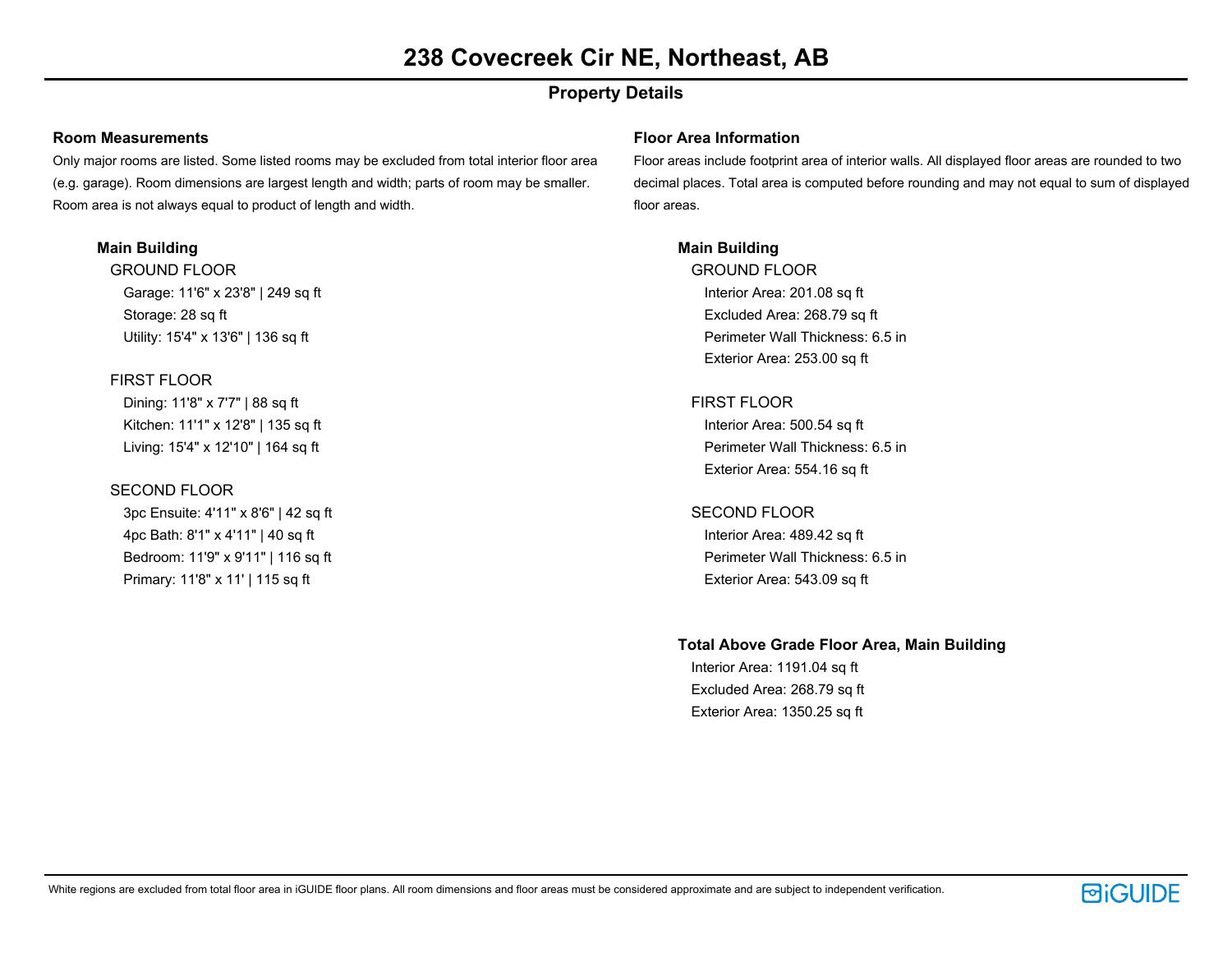### **iGUIDE Method of Measurement**

#### **Definitions**

**Interior Area** is a per floor calculation, made by measuring to the inside surface of the exterior walls. The footprint of all interior walls and staircases is typically included.

**Excluded Area** is a sum of the area of all rooms (measured to the inside surface of room walls) that are excluded from the Interior Area for a floor and the footprint of corresponding walls. Prescribed area exclusions can vary from region to region. Examples of exclusions are spaces open to below, garages, cold cellars, crawl and reduced height spaces.

**Exterior Wall Footprint** is the sum of the estimated area of the perimeter wall segments bounding both Interior and Excluded Areas.

**Exterior Area** is a per floor calculation, made by measuring to the outside surface of the exterior walls and is represented by the sum of the Interior Area and the Exterior Wall Footprint.

**Grade** is the ground level at the perimeter of the exterior finished surface of a house. A floor is considered to be above grade if its floor level is everywhere above grade.

**Total Interior Area** is the sum of all Interior Areas.

**Total Excluded Area** is the sum of all Excluded Areas.

**Total Exterior Area** is the sum of all Exterior Areas.

**Finished Area** is a per floor calculation made by adding all enclosed areas in a house that are suitable for year-round use based upon their location, embodying walls, floors, and ceilings and which are similar to the rest of the house. Footprint of walls is attributed to finished area only when the walls are bounding finished areas.

**Unfinished Area** is a per floor calculation made by adding all enclosed areas that do not meet the criteria for Finished Area. Exceptions are outdoor and non-walkable areas, for example porches or areas open to below. Footprint of walls is attributed to unfinished area only when the walls are exclusively bounding unfinished areas.

#### **Notes**

For exterior walls that are adjacent to the outside of the property, where typically only the interior side has measurement data, an estimation of the exterior wall thickness (as directly measured at the property) is used to calculate its footprint. Considerations are not made for varying wall thickness along the perimeter.

#### **Disclaimer**

All dimensions and floor areas must be considered approximate and are subject to independent verification.

#### **PDF Floor Plans**

**A. RECA RMS 2017:** Color is used to indicate all included areas. Excluded and not reported areas are shown in white. Walls are always shown in black.

**B. ANSI Z765 2021:** Color is used to indicate all finished areas. Unfinished and not reported areas are shown in white. Walls are always shown in black.

#### **More Information About the Standards**

**A. RECA RMS 2017:** https://www.reca.ca/licensees-learners/tools-resources/residential-measurement-standard

**B. ANSI Z765 2021:** https://www.homeinnovation.com/z765

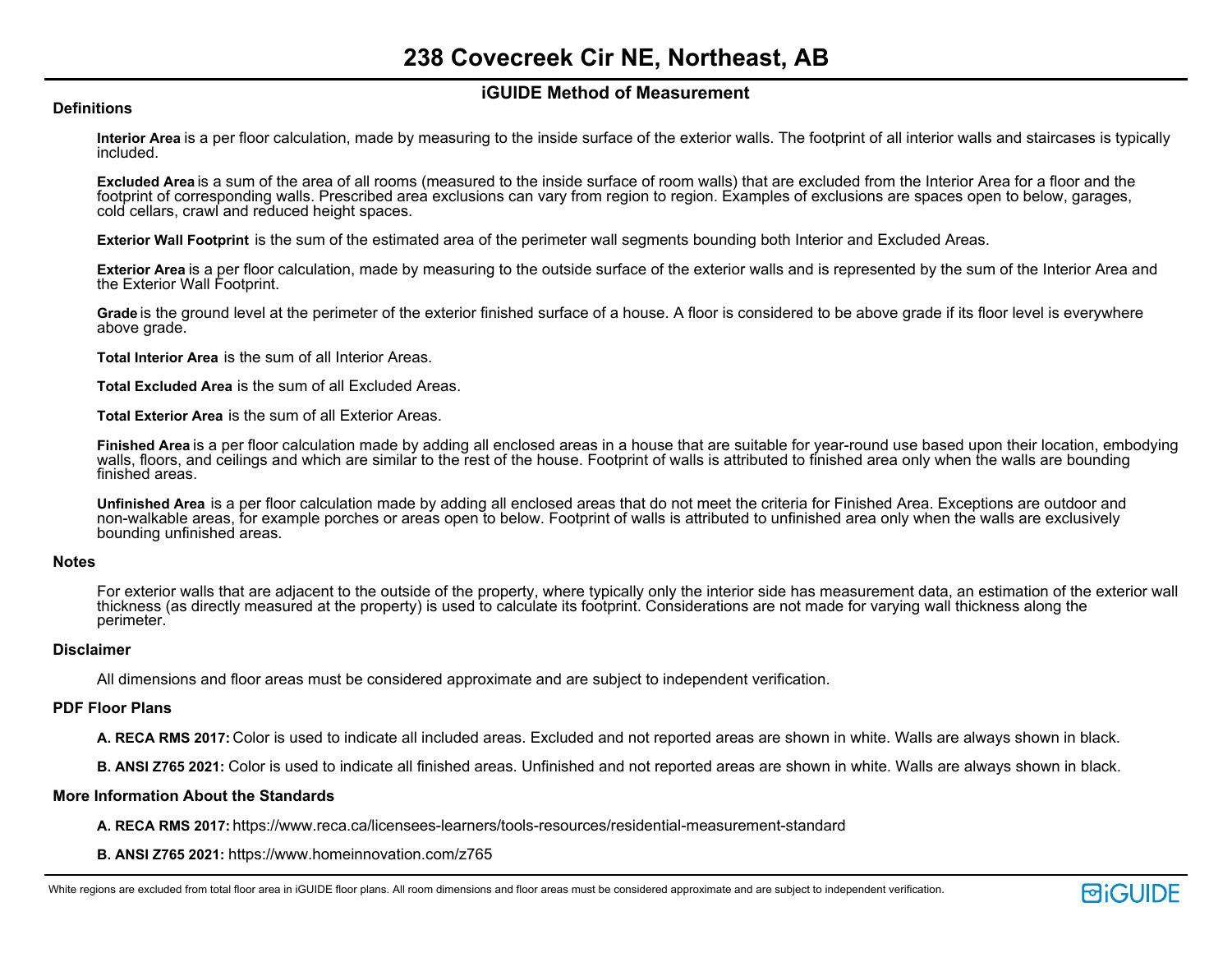Measurement Diagram for: Ground Floor Exterior Wall Thickness: 6.5 in



PREPARED: 2022/05/12

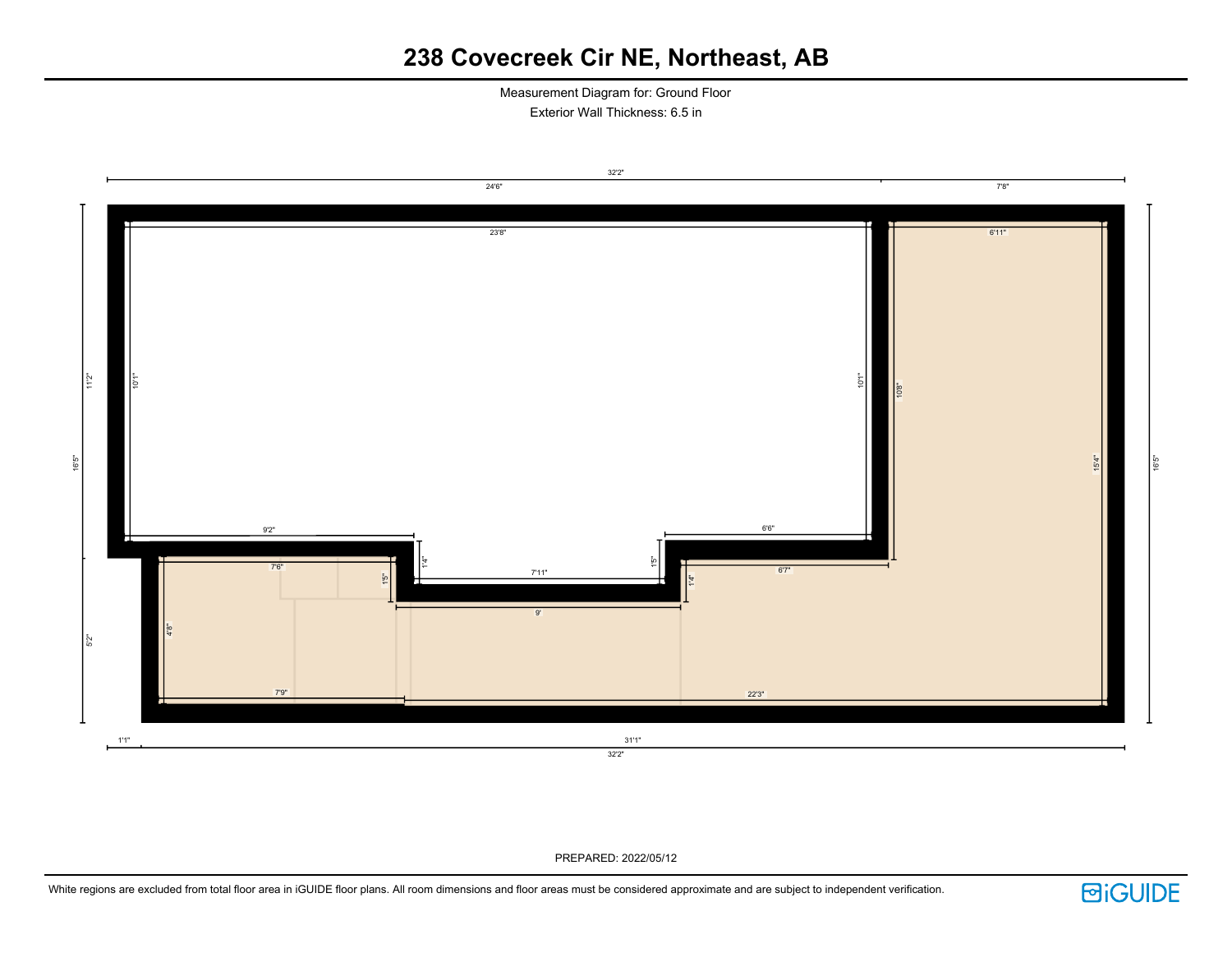Measurement Diagram for: First Floor Exterior Wall Thickness: 6.5 in



PREPARED: 2022/05/12